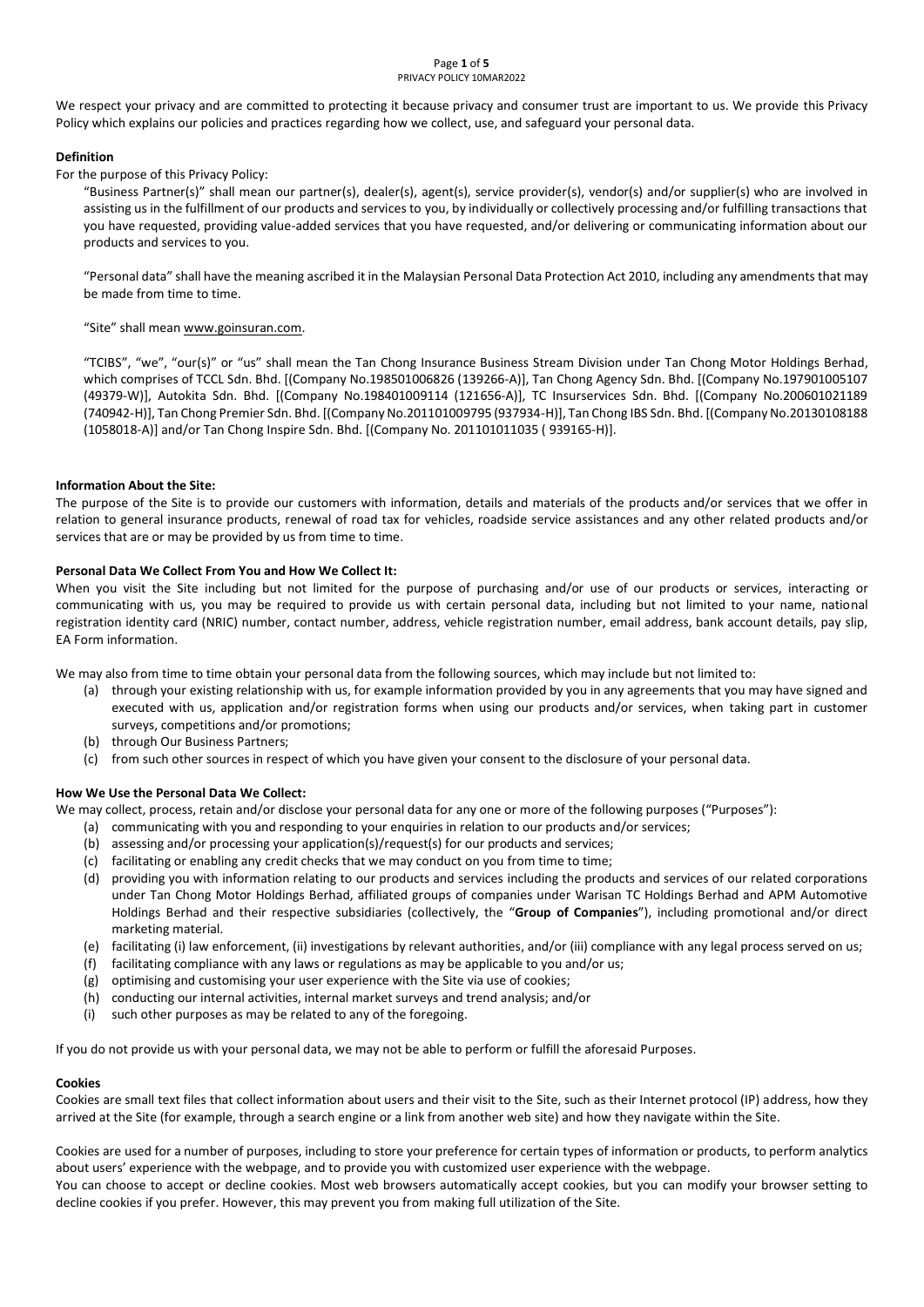#### Page **2** of **5** PRIVACY POLICY 10MAR2022

# **Disclosure of Your Personal Data to Third Parties**

Your personal data may be disclosed to third parties, which may include but not limited to the following:

- (a) banks, credit check companies, credit bureaus or credit reporting agencies and fraud prevention agencies;
- (b) governmental departments and/or agencies, regulatory and/or statutory bodies;
- (c) our Group of Companies;
- (d) our Business Partners;
- (e) our third party service providers, including but not limited to, professional advisors and auditors; and/ or
- (f) any such third party as may be requested or authorized by you;

for any of the Purposes.

# **Transfer of Your Personal Data Outside of Malaysia**

Where we consider it necessary or appropriate for the purposes of data storage or processing, your personal data may be transferred to a place outside Malaysia. You hereby consent to the transfer of your personal data outside of Malaysia as aforesaid. In the event you are not agreeable to such transfer, please contact our Customer Relations Department.

### **Security of Your Personal Data**

We take reasonable precautions, both administrative and technical measures, to protect your personal data from loss, theft, misuse, alteration, unauthorized access or destruction.

### **Retention of Your Personal Data**

We will retain your personal data for such period as may be necessary to fulfill the Purposes, unless a longer retention period is permitted or required by law and/or where required by our relevant policies.

### **Rights of Access and Correction; and Rights of Withdrawal of Consent**

You are responsible to ensure that the personal data you provide to us is accurate, complete, kept up to-date and not misleading. You may:

- (a) request for access to and/or correction of your personal data;
- (b) withdraw your consent given previously in respect of the use of your personal data for the purposes of promoting/marketing our and our Group of Companies' products and services;
- (c) any enquiries or file complaints in respect of our use of your personal data;

by contacting us at the phone number or email address as follows:

| Phone number    | 1-800-88-8185             |
|-----------------|---------------------------|
| L Email address | ibs.bsc@tanchonggroup.com |

In accordance with the Personal Data Protection Act 2010:

- (a) We may charge a prescribed fee for processing your request for access to and/or correction of your personal data; and
- (b) We may refuse to comply with your request for access to and/or correction of your personal data, and if we refuse to comply with such request, we will inform you of our refusal and the reason(s) for our refusal.

### **Third Party's Personal Data**

In the event you provide third parties' personal data to us, on their behalf, you shall:

- (i) procure the necessary consent from such third parties' for the disclosure of their personal data to us, and for the processing of the same by us;
- (ii) immediately provide to us the evidence of the said third parties' consents upon our request;
- (iii) ensure that the personal data of the said third parties is accurate, complete and up to date; and
- (iv) update us immediately in the event of any changes to the personal data of the said third parties.

### **Prevailing Language**

In the event of any inconsistency between the English version and the Bahasa Malaysia version of this Privacy Policy, the English version shall prevail.

### **Links to Other Websites**

We may provide links to other websites. However, if you access these links, please be aware that we do not have any control over those other websites and we shall therefore not be held responsible for the procedures, content or data handling practices on those other websites. You hereby agree that your access to and disclosure of your personal data on those other websites shall be solely at your own risk. We encourage you to review the privacy statements of such websites, so that you can understand how those websites collect, use and share your information.

### **Amendments to this Privacy Policy**

We reserve our right to update and amend this Privacy Policy at any time and from time to time. The updated Privacy Policy will be posted on the Site. You are advised to visit the Site regularly and check the Privacy Policy to ensure that you are aware of the updated Privacy Policy. If you continue using the products and/or services provided by us after the updated Privacy Policy is posted, you are deemed to have agreed to the updated Privacy Policy.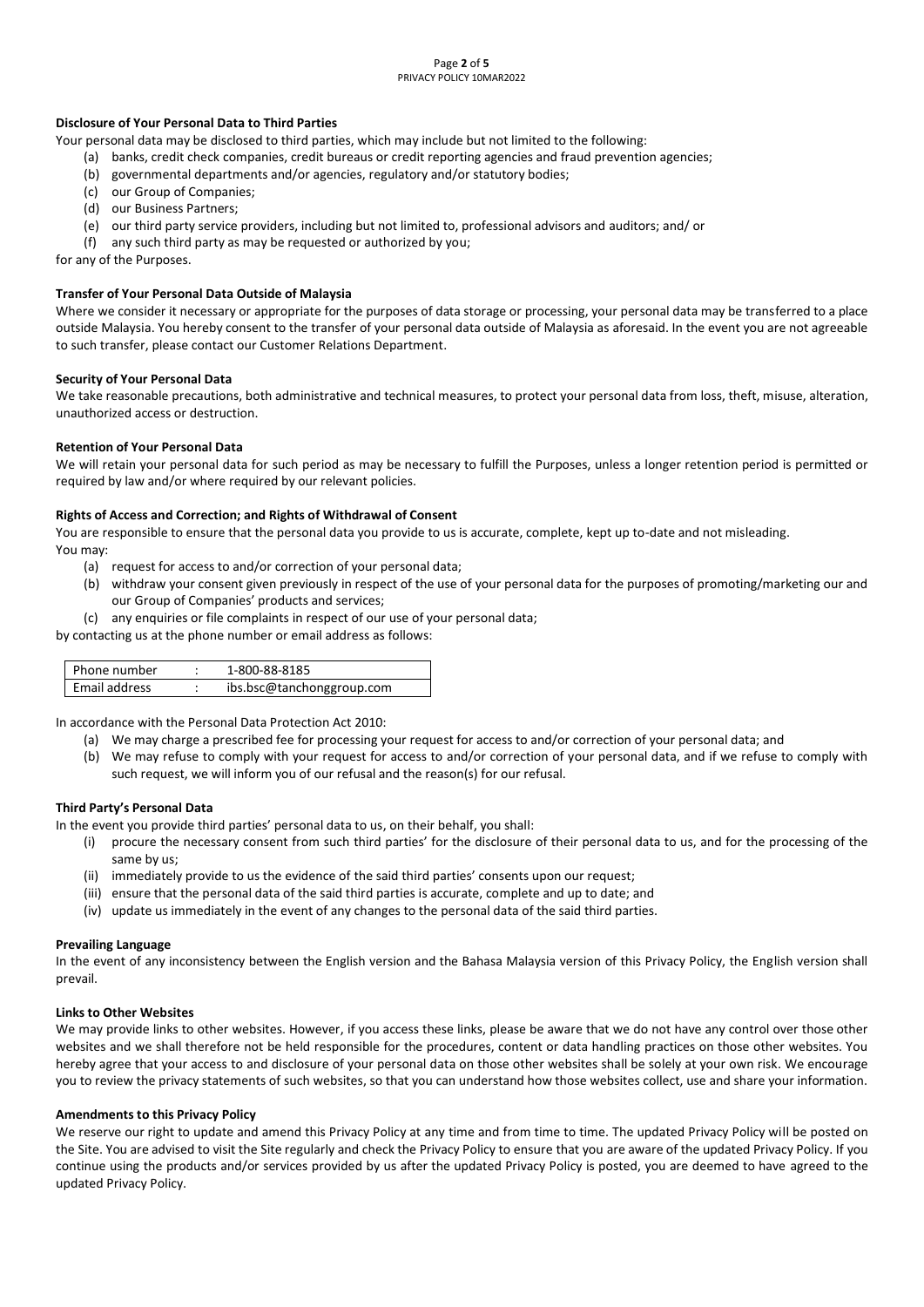Kami menghormati privasi anda dan komited dalam usaha melindunginya. Privasi dan kepercayaan pengguna adalah penting bagi kami. Dasar Privasi ini merangkumi polisi dan praktis pengumpulan data, penggunaan dan perlindungan maklumat peribadi anda.

## **Definisi**

### Bagi tujuan Dasar Privasi ini:

"Rakan Perniagaan" membawa maksud rakan kongsi, peniaga, ejen, penyedia perkhidmatan, vendor, dan/atau pembekal yang membantu kami dalam memenuhi produk dan perkhidmatan kepada anda, dengan memproses dan/atau memenuhi transaksi yang telah anda mohon, membekalkan perkhidmatan nilai tambah yang telah anda mohon, dan/atau menyampaikan maklumat tentang produk dan perkhidmatan kami kepada anda, secara individu atau kolektif.

"Maklumat peribadi" membawa maksud sejajar mengikut Akta Perlindungan Data Peribadi Malaysia 2010, termasuk sebarang pindaan dari semasa ke semasa.

### "Laman" merujuk kepada [www.goinsuran.com](https://www.goinsuran.com/)

"TCIBS" atau "kami" adalah merujuk kepada Tan Chong Insurance Business Stream Division di bawah Tan Chong Motor Holdings Berhad, yang merangkumi TCCL Sdn. Bhd. [(No Syarikat.198501006826 (139266-A)], Tan Chong Agency Sdn. Bhd. [(No Syarikat.197901005107 (49379-W)], Autokita Sdn. Bhd. [(No Syarikat.198401009114 (121656-A)], TC Insurservices Sdn. Bhd. [(No Syarikat.200601021189 (740942-H)], Tan Chong Premier Sdn. Bhd. [(No Syarikat.201101009795 (937934-H)], Tan Chong IBS Sdn. Bhd. [(Company No.20130108188 (1058018-A)] dan/atau Tan Chong Inspire Sdn. Bhd. [(Company No. 201101011035 ( 939165-H)].

## **Maklumat Mengenai Laman Ini:**

Laman ini bertujuan membekalkan maklumat, butiran dan bahan kepada pelanggan kami, berkenaan produk dan/atau perkhidmatan yang ditawarkan berkaitan produk insurans am, pembaharuan cukai jalan kenderaan, bantuan kerosakan tepi jalan dan pelbagai produk dan/atau perkhidmatan yang kami bekalkan dari semasa ke semasa.

# **Maklumat Peribadi Yang Dikumpul dan Cara Pengumpulan:**

Apabila anda melayari laman kami, termasuk yang tidak terhad kepada tujuan pembelian dan/atau penggunaan produk atau perkhidmatan kami, interaksi dan komunikasi dengan kami, anda mungkin dikehendaki memberikan maklumat peribadi tertentu, termasuk kepada nama, nombor kad pengenalan, nombor telefon, alamat, nombor pendaftaran kereta, alamat emel, butiran akaun bank, slip gaji, dan maklumat Borang EA.

Kami juga dari semasa ke semasa, memperolehi maklumat peribadi anda daripada sumber-sumber berikut, termasuk tetapi tidak terhad kepada: melalui perhubungan sedia ada anda dengan kami, seperti contoh maklumat yang telah anda berikan dalam mana-mana perjanjian yang ditandatangani dan laksanakan dengan kami, borang permohonan dan/atau pendaftaran apabila menggunakan produk dan/atau perkhidmatan kami, ketika mengambil bahagian dalam tinjauan pelanggan, pertandingan, dan/atau promosi; melalui Rakan Perniagaan Kami;

daripada sumber-sumber lain di mana maklumat peribadi anda didedahkan secara sukarela.

# **Penggunaan Data Peribadi Yang Dikumpul:**

Kami mungkin mengumpul, memproses, menyimpan, dan/atau mendedahkan maklumat peribadi anda bagi tujuan-tujuan berikut ("Tujuan"): berkomunikasi dengan anda dan memberi respon kepada pertanyaan anda mengenai produk dan/atau perkhidmatan kami; menilai dan/atau memproses permohonan/permintaan berkaitan produk dan perkhidmatan kami;

- (a) memudahkan dan membolehkan pemeriksaan kredit yang mungkin kami laksanakan terhadap anda dari semasa ke semasa;
- (b) membekalkan maklumat berkaitan produk dan perkhidmatan kami termasuk produk dan perkhidmatan daripada syarikat di bawah Tan Chong Motor Holdings Berhad, gabungan syarikat di bawah Warisan TC Holdings Berhad dan APM Automotive Holdings Berhad serta anak-anak syarikat (secara kolektif dirujuk sebagai "Kumpulan Syarikat"), termasuk bahan promosi dan/atau pemasaran langsung.
- (c) membantu (i) penguatkuasaan undang-undang, (ii) penyiasatan oleh pihak berkuasa berkaitan, dan/atau (iii) mematuhi proses undangundang yang mungkin dijalankan terhadap kami;
- (d) memudahkan pematuhan undang-undang yang mungkin dikenakan terhadap anda dan/atau kami;
- (e) mengoptimalkan dan mengubahsuai pengalaman pengguna dalam melayari laman melalui penggunaan kuki;
- (f) menjalankan aktiviti dalaman kami, tinjauan pasaran dalaman dan analisa trend; dan/atau
- (g) bagi tujuan-tujuan lain yang mungkin berkaitan perkara di atas.

Sekiranya anda tidak memberikan maklumat peribadi anda, kami mungkin tidak dapat melaksanakan Tujuan yang disebutkan di atas.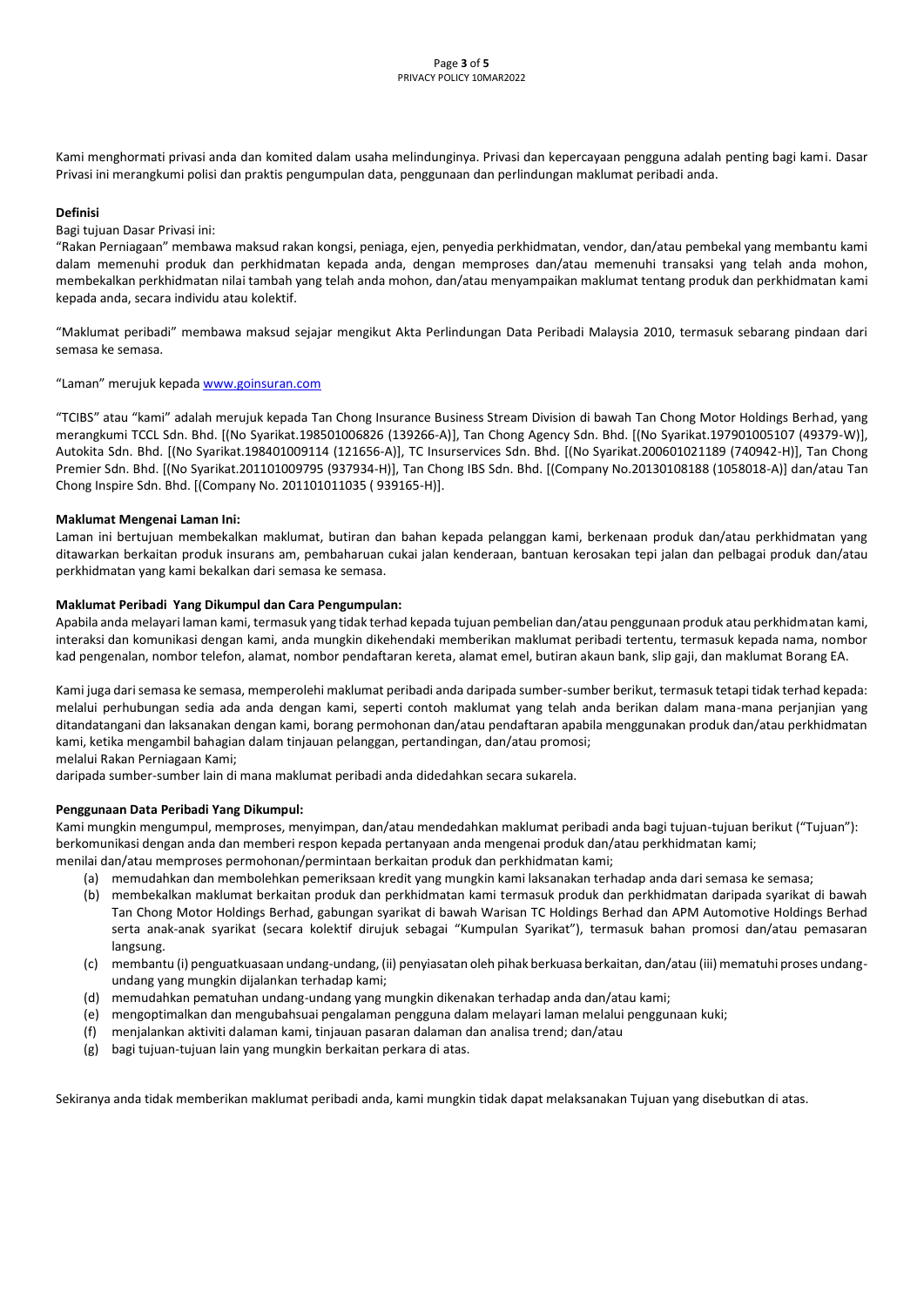### **Kuki**

Kuki merupakan sebahagian kecil teks yang mengumpul maklumat berkaitan pengguna dan laman yang mereka lawati, seperti alamat Protokol Internet (IP), bagaimana mereka sampai ke laman tersebut (contohnya melalui enjin carian atau pautan dari laman lain) dan cara anda melayari laman tersebut.

Kuki digunakan untuk beberapa tujuan, termasuk mengingati keutamaan pelanggan tentang maklumat dan produk tertentu, menjalankan analitik berkaitan pengalaman pengguna melayari laman dan menyediakan pengalaman pengguna yang tersuai dengan laman tersebut.

Anda boleh memilih untuk menerima atau menolak kuki. Kebanyakan pelayar web menerima kuki secara automatik, namun anda boleh mengubahsuai tetapan pelayar web anda untuk menolak kuki jika perlu. Bagaimanapun, pilihan ini mungkin menghadkan anda untuk merasai penggunaan penuh laman ini.

### **Pendedahan Maklumat Peribadi Anda Kepada Pihak Ketiga**

Maklumat peribadi anda mungkin didedahkan kepada pihak ketiga, termasuk tetapi tidak terhad kepada: bank, syarikat semakan kredit, biro kredit atau agensi pelaporan kredit dan agensi pencegahan penipuan; jabatan kerajaan dan/atau agensi, badan kawal selia dan/atau berkanun; Kumpulan Syarikat kami;

Rakan Perniagaan kami;

Penyedia perkhidmatan pihak ketiga kami, termasuk tetapi tidak terhad kepada, penasihat profesional dan juruaudit; dan/atau mana-mana pihak ketiga yang dipohon dan dibenarkan anda; bagi Tujuan yang disebut.

## **Pemindahan Maklumat Peribadi Anda Di Luar Malaysia**

Sekiranya ada mana-mana bahagian yang kami fikirkan wajar dan perlu bagi tujuan penyimpanan dan pemprosesan maklumat, maklumat peribadi anda mungkin dipindahkan ke satu tempat di luar Malaysia. Selaras dengan itu, anda memberi keizinan untuk pemindahan maklumat peribadi anda di luar Malaysia seperti di atas. Sekiranya anda tidak bersetuju dengan pemindahan tersebut, sila hubungi Jabatan Perhubungan Pelanggan kami.

### **Keselamatan Maklumat Peribadi Anda**

Kami mengambil pengawasan munasabah, langkah pentadbiran dan teknikal bagi melindungi maklumat peribadi anda daripada kehilangan, kecurian, salahguna, pindaan, akses tanpa izin, dan kemusnahan.

### **Penyimpanan Maklumat Peribadi Anda**

Kami akan menyimpan maklumat peribadi anda untuk tempoh masa yang diperlukan bagi memenuhi Tujuan, kecuali tempoh masa penyimpanan lebih lama dibenarkan atau dituntut undang-undang dan/atau apabila dituntut oleh dasar kami yang berkaitan.

### **Hak Untuk Akses dan Pembetulan; dan Hak untuk Penarikan Balik Persetujuan**

Anda bertanggungjawab memastikan maklumat peribadi yang anda berikan tepat, lengkap, terkini dan tidak mengelirukan.

Anda boleh:

memohon akses kepada dan/atau membuat pembetulan terhadap maklumat peribadi anda

menarik balik persetujuan yang telah anda berikan sebelum ini merujuk kepada penggunaan maklumat peribadi anda bagi tujuan promosi/pemasaran produk dan perkhidmatan kami dan Kumpulan Syarikat kami;

membuat pertanyaan atau menfailkan aduan berkaitan penggunaan maklumat peribadi anda oleh kami;

dengan menghubungi kami di nombor telefon dan alamat emel yang tertera di bawah:

| Nombor telefon | 1-800-88-8185             |
|----------------|---------------------------|
| Alamat emel    | ibs.bsc@tanchonggroup.com |

### Selaras dengan Akta Perlindungan Maklumat Peribadi 2010:

Kami boleh mengenakan fi yang ditetapkan bagi pemprosesan permohonan untuk mengakses dan/atau membetulkan maklumat peribadi anda;

(a) Kami berhak menolak kelulusan permohonan untuk mengakses dan/atau membetulkan maklumat peribadi anda, dengan memaklumkan kepada anda sebab keengganan itu.

### **Maklumat Peribadi Pihak Ketiga**

Sekiranya anda memberikan kami maklumat peribadi pihak ketiga, anda bagi pihak mereka, harus:

memperoleh kebenaran daripada pihak ketiga untuk mendedahkan maklumat peribadi kepada kami, dan untuk pemprosesan maklumat tersebut oleh pihak kami;

menyediakan dengan segera bukti kebenaran daripada pihak ketiga tersebut sekiranya diminta;

memastikan maklumat peribadi pihak ketiga adalah tepat, lengkap dan terkini; dan

mengemaskini kami dengan segera sekiranya terdapat perubahan terhadap maklumat peribadi pihak ketiga tersebut.